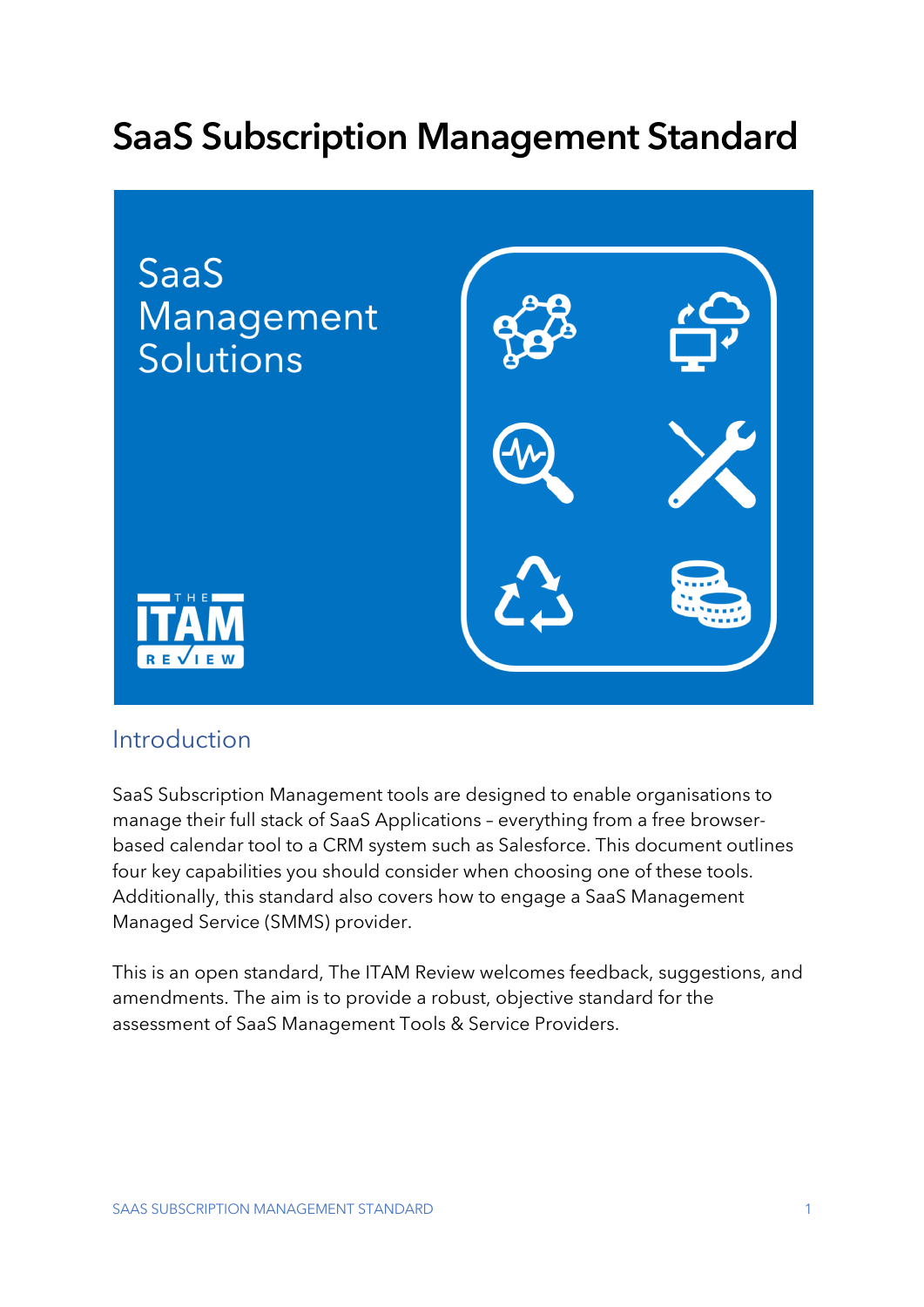### **Table of Contents**

## **Essential Tool Requirements**

The SaaS Optimisation lifecycle is similar to that for perpetually licensed software. We need to Discover what's in use, create an Inventory, Normalise that inventory, and Optimise our estates.

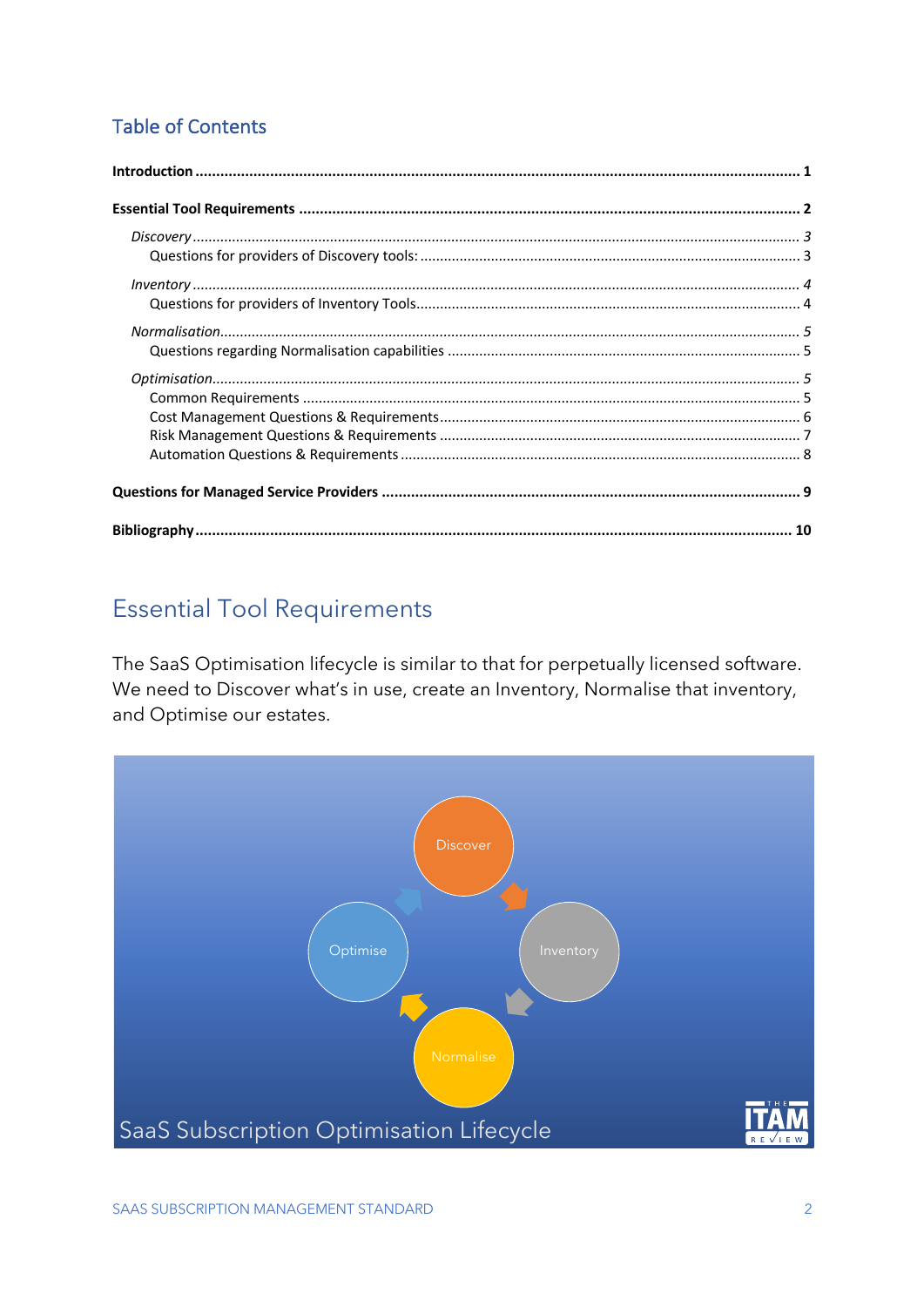The difference is largely in the techniques used – and also, critically, the time to realise value. Good foundational discovery and inventory enables optimisation activity at a pace impossible in perpetually licensed environments.

Let's look at the tool requirements for each stage of the SaaS Subscription Optimisation Lifecycle.

#### **Discovery**

Discovery can be a challenge in SaaS environments. There's often nothing installed, and in 70% of deployments (by value) the budget is coming from Line of Business (LOB) departments, not central IT.<sup>1</sup> Everyone is potentially an acquirer of SaaS services and recent research finds that half the SaaS estate has been acquired via employee expense accounts.<sup>1</sup> As such, your usual processes for capturing new entitlements and adding them to your existing ITAM toolset won't work here. The problem is exacerbated by the frictionless nature of SaaS, with 39% of a company's SaaS stack changing annually. <sup>2</sup> And with SaaS spending growing so rapidly (164% since 2016) $^3$  it is vital that you know where that spend is happening.

Scale is also a factor – the same research finds that the average company is using 597 SaaS apps. Every one of those apps has the potential to be a security risk or to generate unplanned and unbudgeted costs. How do you go about onboarding a new employee with the right tools with so many to deploy?

To cope with this scale and the multiple entry routes into your environment, a SaaS Subscription Optimisation toolset needs to approach discovery from multiple angles. For example, one that relies on integrations to your expense and accounting systems won't discover the multitude of free apps. And one that consumes data from your corporate single-sign-on application won't find apps that don't use it. You may also need to consider the use of corporate SaaS apps on unmanaged personal devices.

#### Questions for providers of Discovery tools:

- 1. Which Discovery capabilities does your tool make use of (e.g. API, SSO, Expenses, Agent)
- 2. Does the tool detect free SaaS apps?
- 3. Which accounting and expense systems does it work with?
- 4. Which Single Sign On (SSO) providers does it consume data from?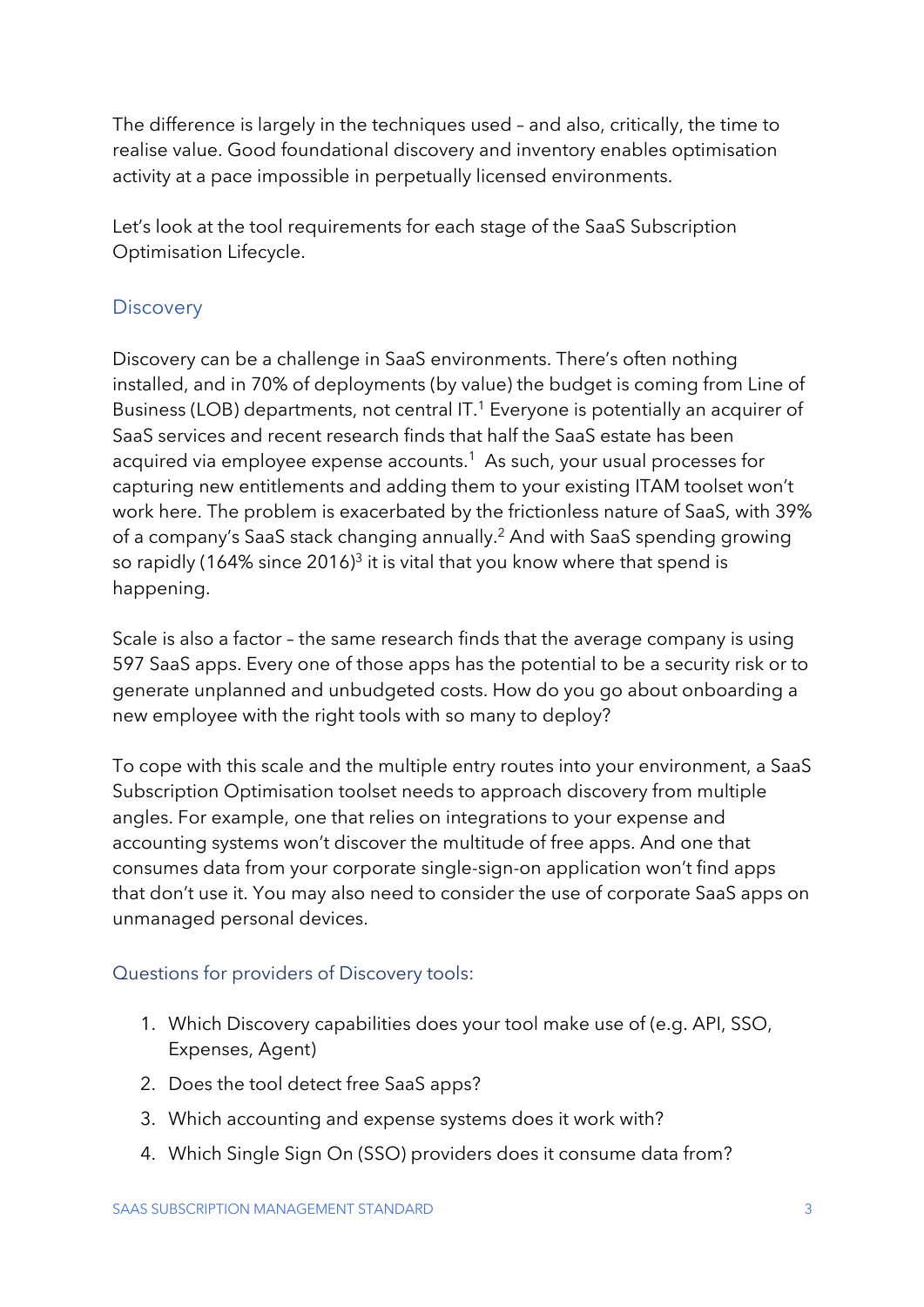- 5. Which SaaS applications does it directly interface with?
- 6. Does it require an agent or similar technology to be deployed?
- 7. Can it differentiate between personal and corporate usage of SaaS apps?

#### Inventory

Discovery capabilities answer questions such as "What do we own" and "What are we using". Building on that, Inventory gets you rich data about the things you've discovered. If Discovery is finding the treasure chest, then Inventory is finding out what's inside. As with the Discovery process, SaaS Inventory is likely to require a multi-vector approach. For example, you may discover that 20 employees are expensing the conferencing app Zoom via an expense system integration. The purpose of inventory is to determine which of those employees is actively using the application, for how long, and perhaps even with whom.

Most SaaS Optimisation tools blur the lines between Discovery and Inventory. For example, if a tool has a Salesforce connector, that connector may simultaneously find the subscription and provide the rich metrics around usage data you require. However, it is still worthwhile to probe the differences with a prospective tool provider.

#### Questions for providers of Inventory Tools

- 1. Request a full list of inventory data fields captured by the tool (e.g. user, email address, timestamps, application version/edition, location, device used)
- 2. Confirm options for querying inventory data static reports, dashboards, APIs, connectors to other IT Management systems such as a traditional ITAM toolset.
- 3. Does the tool gather rich usage data? For example, first used, last used, length of time used, features & capabilities used.
- 4. Integration options with multiple discovery tools. For example, can the system receive data from an expense system discovery and merge that with data from your Single Sign On provider?
- 5. Can the tool be integrated with other IT Management applications such as a CMDB or an ITAM tool designed for managing on-premises deployments?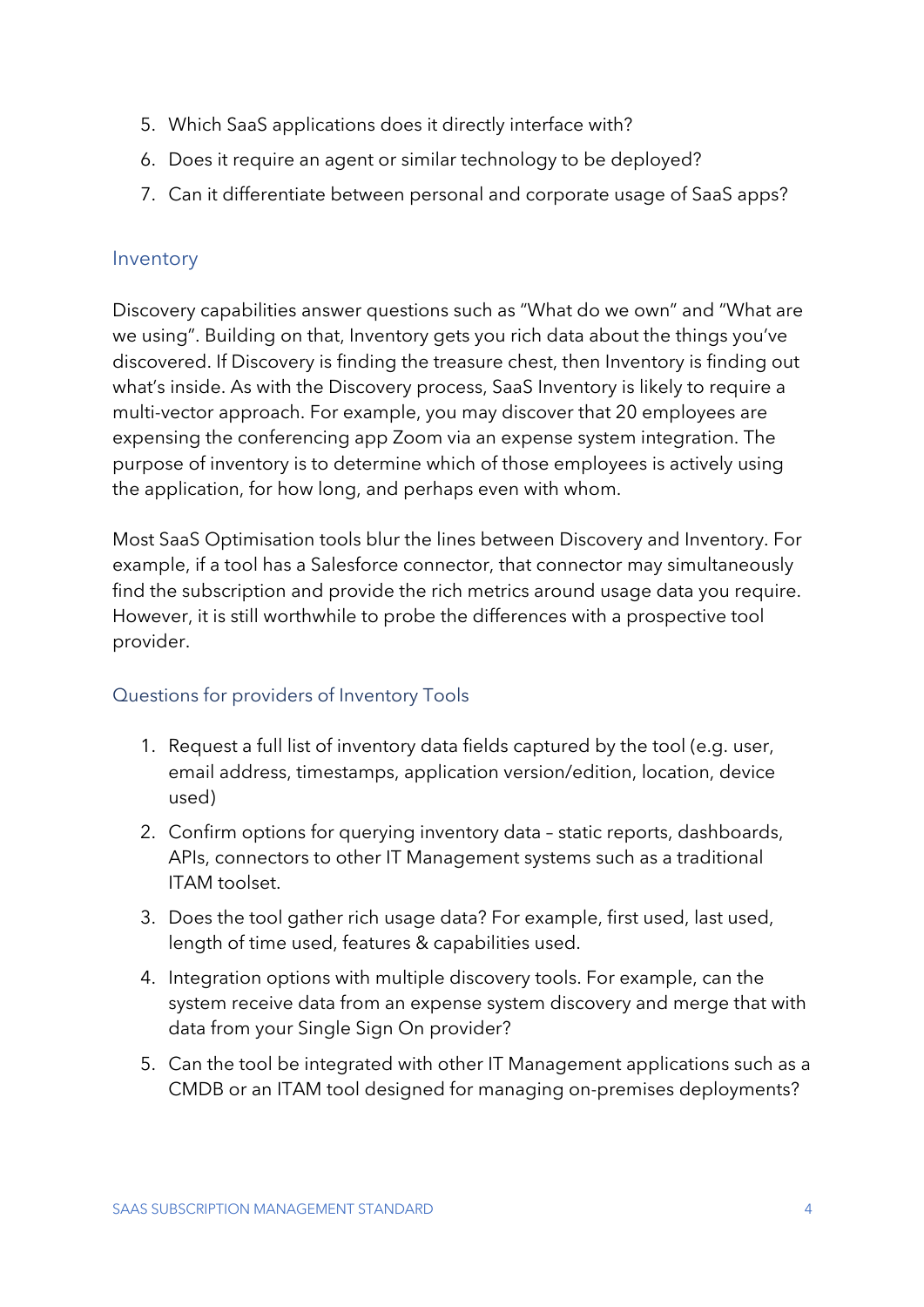#### Normalisation

The purpose of normalisation is to bring together discovery and inventory data from multiple sources. For example, you might gather usage data from a SaaS provider's portal, find a contract for that SaaS provider from your expenses or accounting system, and gather a user list from an HR or User Account Management system. The output from normalisation is certainty or confidence about the usage of SaaS applications in your estate.

#### Questions regarding Normalisation capabilities

- 1. Does the tool categorise applications according to metrics such as application type (e.g. web-conferencing, file-sharing)?
- 2. Does the tool categorise applications according to who is using them (e.g. Marketing, Sales, Engineering)?
- 3. Does the tool identify product owners automatically? Product owners will be the lead contact in your organisation for the tool.
- 4. Does the tool provide insight into Discovery & Inventory data quality? For example, by highlighting which inventory and discovery data methods have contributed to an application catalogue entry. This is particularly important for large estates in the upcoming Optimisation lifecycle stage.
- 5. Does the tool have the ability to provide insight into "known unknowns"? For example, if you have discovered an estate-wide commitment to Office 365 but have only inventoried usage by one department does it highlight that discrepancy?

#### **Optimisation**

Optimisation is the desired outcome of investing in a SaaS Subscription Management tool.

This section has key questions for tool providers split between the three primary optimisation use cases – Cost Management, Risk Management, & Automation – along with a section on common requirements.

#### Common Requirements

SAAS SUBSCRIPTION MANAGEMENT STANDARD 5 This section covers requirements/questions common to all optimisation use cases. So far, this standard has focused on capabilities relating to identifying what's in use in an estate. In order to begin to optimise, we need to combine our new-found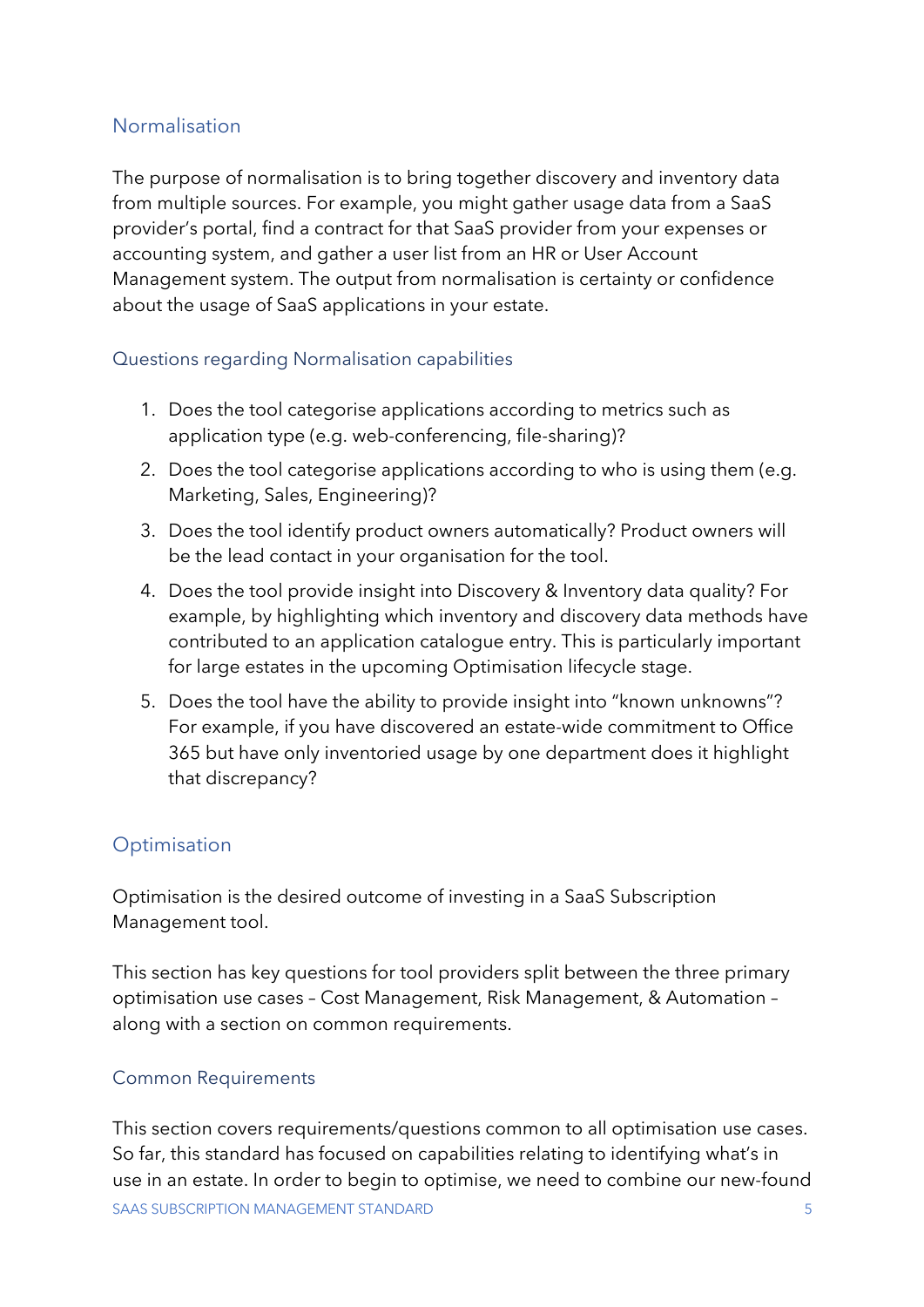knowledge of what we're using (through discovery, inventory, and normalisation) with entitlement (what we own).

In comparison to perpetual licensing, this is an area where SaaS works slightly differently and blurs the lines. For example, many SaaS Subscription Management tools include entitlement information as part of their Discovery and Inventory capabilities. Top-tier SaaS apps such as Office 365 & Salesforce contain this information in their management portals.

However, we still need a means of adding entitlement information and other data to our tool, in order to carry out optimisations. With that in mind, here are some key questions on common optimisation requirements.

- 1. Does the tool enable manual input of entitlement data?
- 2. Which data fields relating to entitlement does the tool support?
- 3. Does the tool provide automatic entitlement import for the SaaS apps you want to manage?
- 4. Does the tool enable batch import of entitlement information for example from other tools or your own records such as procurement or finance applications?
- 5. Does the tool enable import of user records from systems such as HR or User Account Management?
- 6. Does the tool retain audit records for the manipulation of imported data?
- 7. Does the tool enable import and management of an organisational structure?
- 8. Does the tool enable import of accounting information such as cost centres & expense codes?

#### Cost Management Questions & Requirements

Cost Management may be the primary driver for SaaS Subscription Management. On average, tool vendors estimate around 35% of SaaS spending is wasted, so effective capabilities in this area will enable rapid ROI on your subscription management tool.

- 1. Does the tool enable allocation of SaaS expenditure to departments, users, and other organisational structures?
- 2. Does the tool support multi-currency entitlement recording?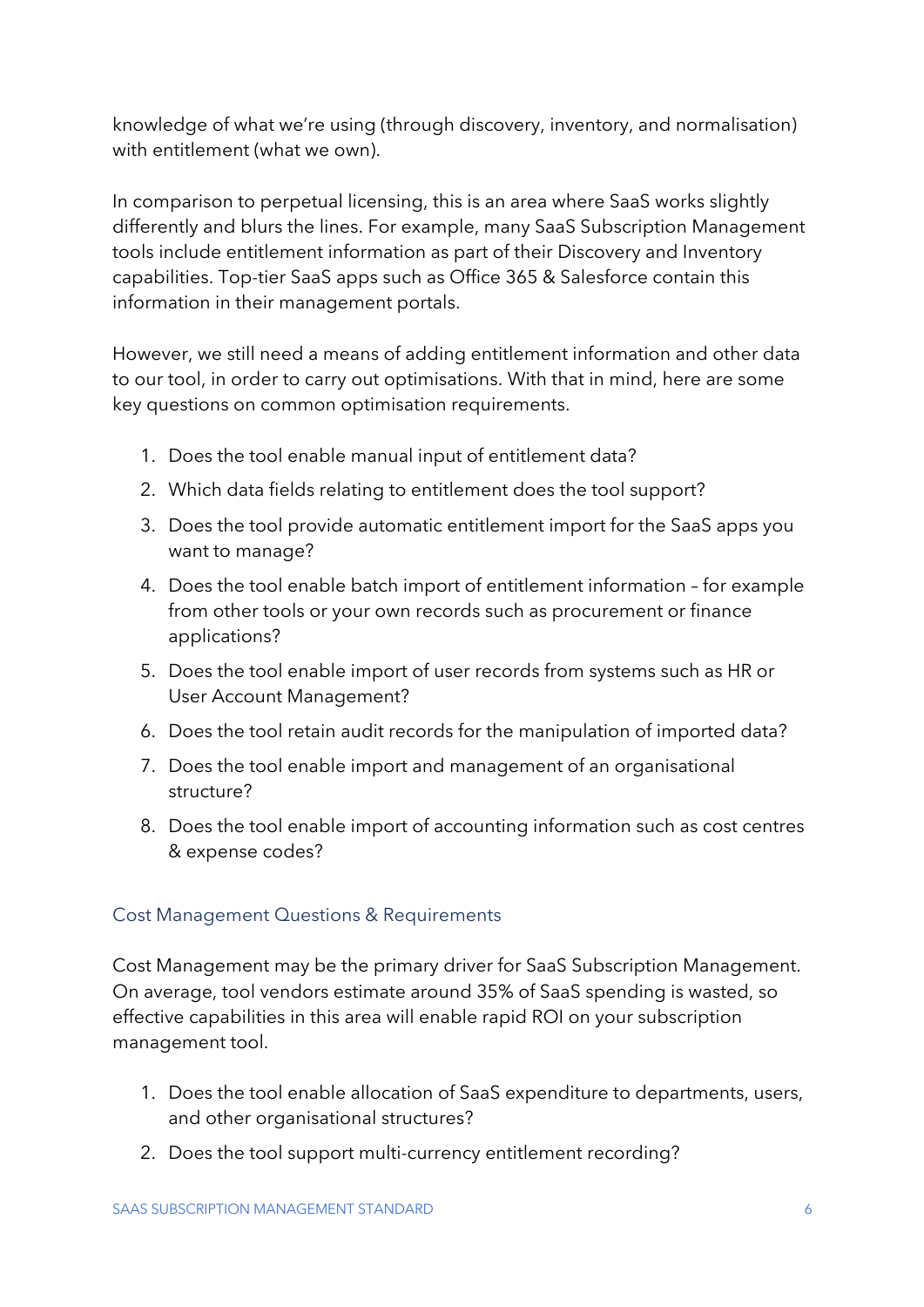- 3. Does the tool provide a renewals calendar, with configurable alerts?
- 4. Does the tool identify unused subscriptions based on the appropriate metric for the subscription? For example, identify users who haven't used the application for 90 days.
- 5. Does the tool identify fine-grained usage of the application? For example, creation and editing of a Word document, rather than having just opened Word to read a document.
- 6. Does the tool make recommendations for re-allocation of subscriptions in response to onboarding requests for new users?
- 7. Are optimisation insights actionable? For example, one-click deprovisioning of unused subscriptions.
- 8. Does the tool support user profiling? For example, identifying common app usage per role profile, and highlighting non-standard usage for investigation.
- 9. Does the tool identify duplicate capabilities per subscriber? For example, highlight users with paid subscriptions for Zoom, GoToMeeting, and WebEx.
- 10.Does the tool provide the ability to survey users regarding app suitability? For example, ask users whether they would recommend the application and generate a Net Promoter Score (NPS).
- 11.Does the tool provide forecasting and budgeting capabilities? For example, monthly, annual, multi-annual forecasts.

#### Risk Management Questions & Requirements

Risk Management capabilities are emergent differentiators for SaaS Subscription Management tool vendors. As the regulatory landscape shifts and puts a greater compliance burden on organisations, Risk Management increases in importance. SaaS is particularly susceptible to risk in comparison to on-premises software because nothing is installed, the application runs on the service provider's computing resources, and private customer data is similarly placed in cloud storage.

The following questions will define the risk management capabilities of your SaaS Subscription Optimisation toolset.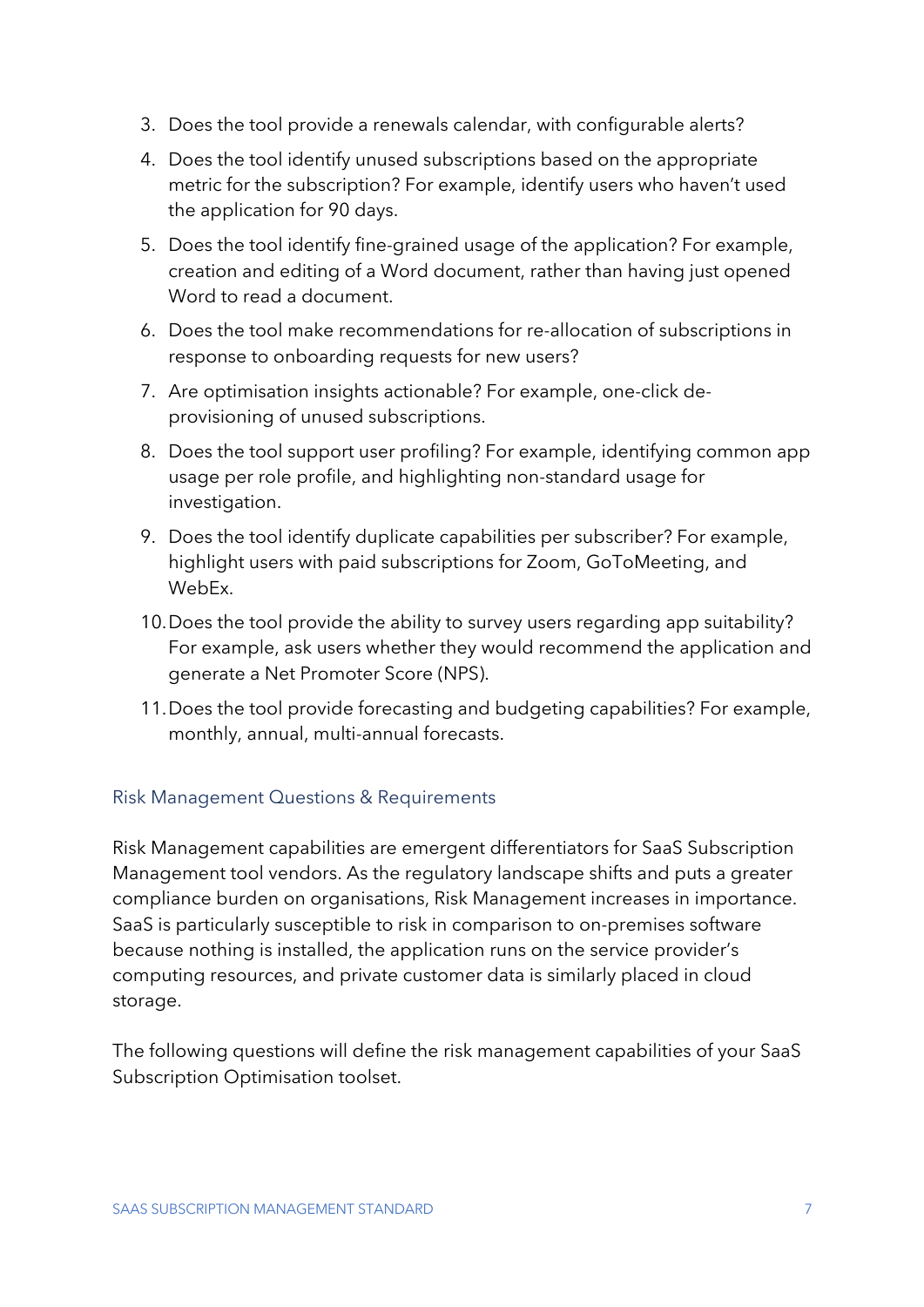- 1. Does the tool enable blacklisting/whitelisting of SaaS applications? Are those lists configurable by department, deployment location, user role, or profile?
- 2. Does the tool report on the compliance certification status of a SaaS application? For example, SOC2 compliance<sup>4</sup>.
- 3. Does the tool profile users, highlighting common applications by role, and identify potentially unusual application activity?
- 4. Does the tool identify potentially harmful application permissions? For example, a travel scheduling application that has been granted full read/write access to a corporate email account.
- 5. Does the tool track vendor data breaches and other reportable security incidents?
- 6. Does the tool enable rapid security incident response? For example, enabling central notification to users to prevent use of a compromised application.
- 7. Does the tool report on the overall security standing of a SaaS application? For example, reporting on whether the application supports two-factor authentication
- 8. Does the tool produce a report of SaaS application rights retained by users who have left the organisation?
- 9. Does the tool provide an authorisation record/audit trail for deployment/removal of SaaS applications?

#### Automation Questions & Requirements

For a large SaaS estate, Automation is an enabler for both Cost Control and Risk Management. For example, integration with HR systems can be used to automatically provision and de-provision SaaS accounts for new hires and leavers respectively. Failing to de-provision leavers is a significant source of risk, with research indicating 89% of ex-employees retain access to SaaS apps one month after leaving. 5

1. Does the tool enable creation of standard profiles for certain employee types? For example, a list of applications required by a Customer Service representative.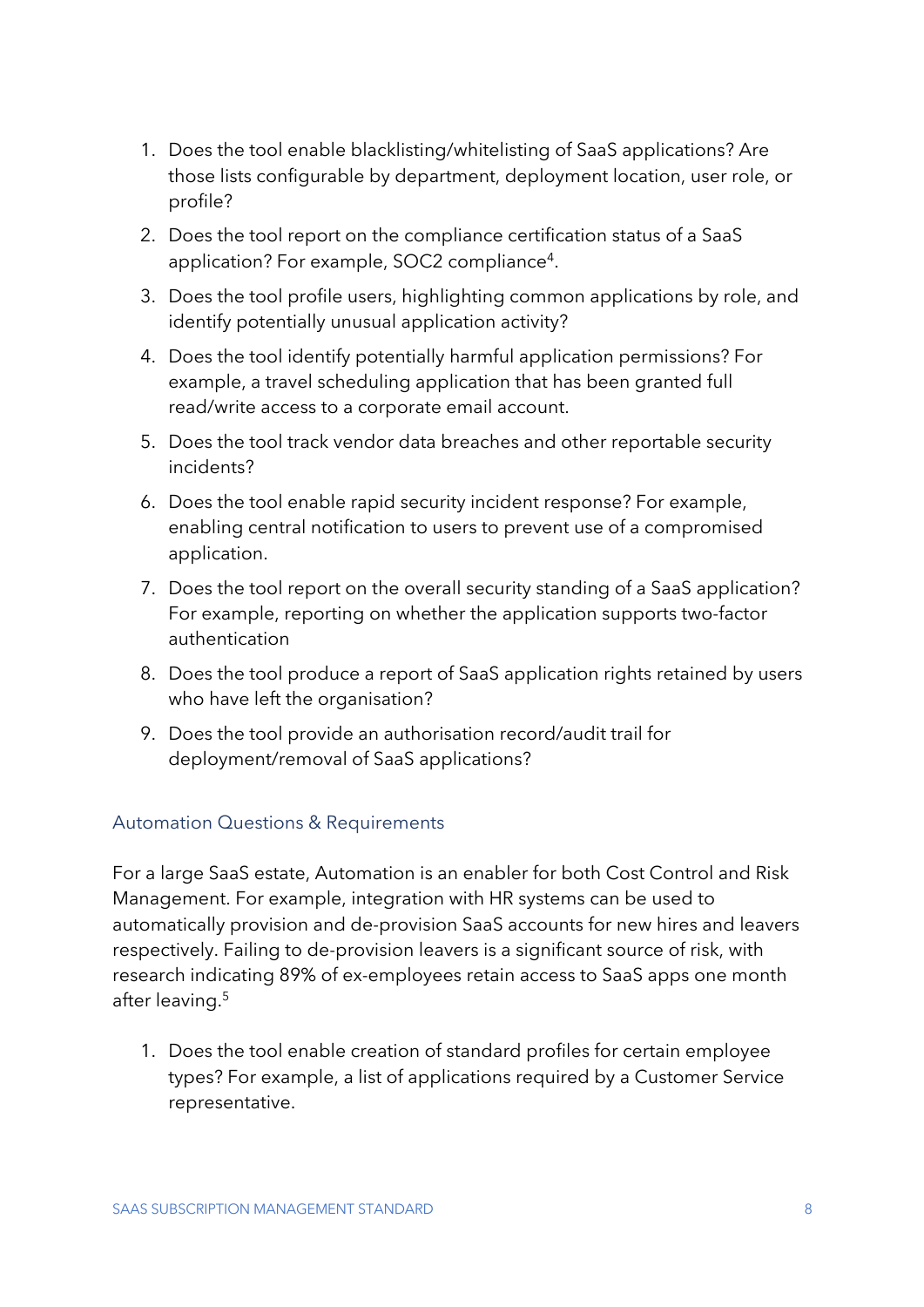- 2. Does the tool provide employee self-service for provisioning apps? For example, integrating with SaaS vendor portals to automatically allocate accounts.
- 3. Does the tool automate the removal of SaaS subscriptions from exemployees?
- 4. Where direct automation isn't possible does the tool integrate with HR and/or User Account Management systems to provide a checklist for addition/removal of SaaS applications?
- 5. Does the tool detect unused applications and automatically remove those subscriptions?

## Questions for Managed Service Providers

What if you don't have a dedicated ITAM team, or consumption management team, or the necessary skills in house to manage your SaaS spend? This is where engaging a SaaS Management Managed Service (SMMS) can help. Some tool vendors already offer such services as part of their offering, and there are also pure managed-service offerings available too.

Questions for SMMS providers are broadly similar to those above. From a technical perspective their service needs to be able to integrate with your systems of record to Discover, Inventory, Normalise, and Optimise your SaaS spending. From a service engagement perspective these additional questions are pertinent.

- 1. What is your pricing model?
- 2. Do you also sell SaaS subscriptions?
- 3. Are you a partner of X (where X is the vendor of most importance to your company). The aim of this question is to uncover any potential conflict of interest – for example, is a Salesforce Partner best-placed to optimise your Salesforce estate?
- 4. Where is my company data stored and processed?
- 5. Do you assign a dedicated point of contact to us?
- 6. What is the expected time to value of an engagement?
- 7. What experience do the consultants assigned to us have in managing our key products?
- 8. In the event of service termination, what happens to my company's data?
- 9. Do you use my company's data for purposes other than optimising my estate?